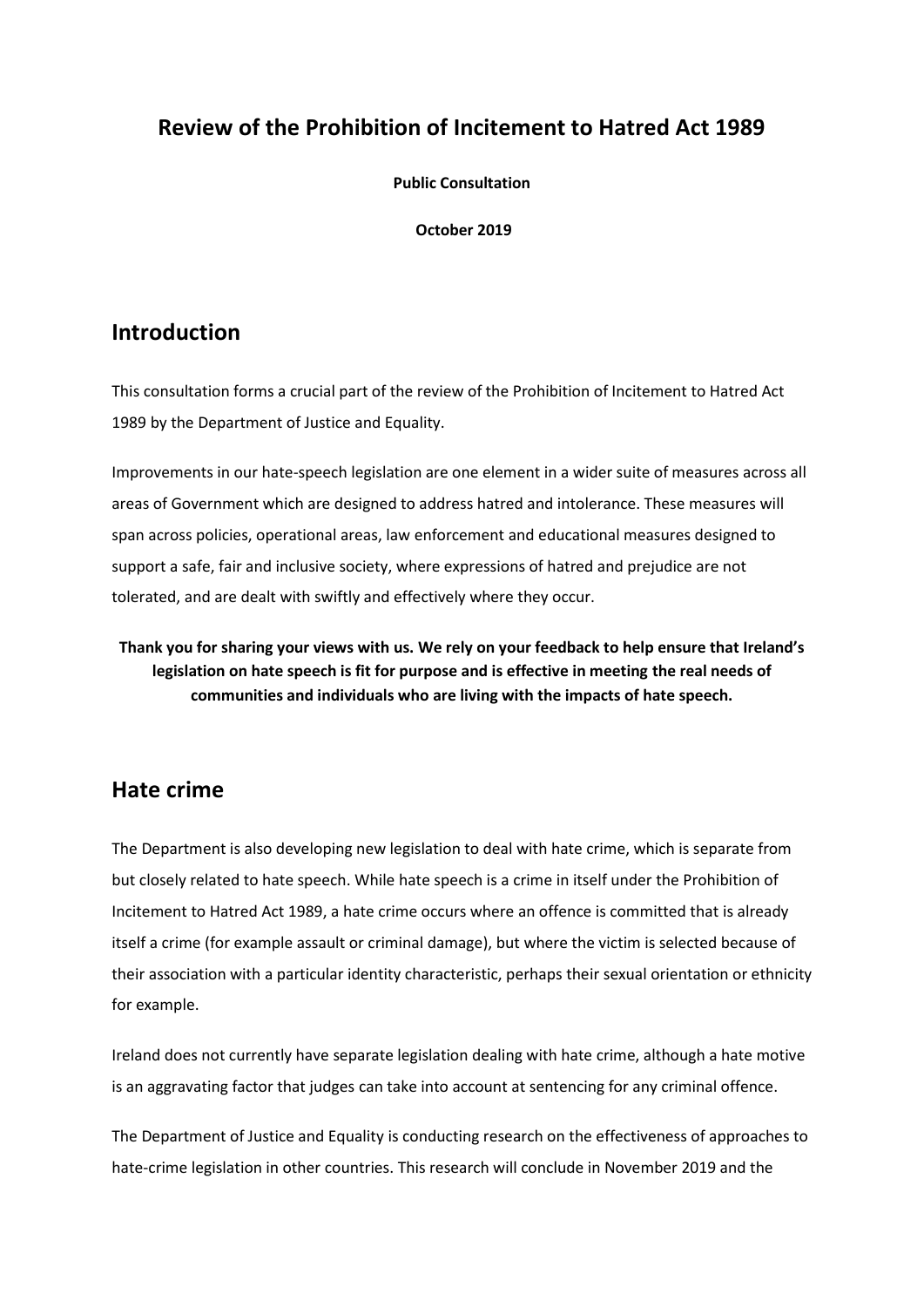results will inform the development of new legislation to deal with hate crime in this jurisdiction. As part of the development of that legislation, a specific, separate consultation will be held, and experts and members of the public will be invited to submit their views. However, the Department recognises that although hate speech and hate crime are legally distinct, the real-world experiences of hate crime and hate speech are often very closely linked. Therefore, if you wish to include material relating to hate crime in your submission on this consultation, please feel free to do so.

## **The Prohibition of Incitement to Hatred Act 1989**

The legislation enacted in 1989 made incitement to hatred (hate speech) a crime in Ireland. This reflects our society's rejection of displays of prejudice, bias or hostility, especially those based on fundamental aspects of a person's identity which cannot or should not be changed or concealed. The impact of hate speech is especially serious as it has a ripple effect which spreads far beyond the individual victim and can, if not dealt with, lead to a more divided society where entire communities feel unsafe. Hate speech therefore impacts on the cohesion and fabric of our shared community.

Hate speech facilitates, and can lead to, hate crime. In itself it can cause great distress or injury. It validates prejudice and can be used by individuals or groups to organise and campaign for their cause or raise funds to perpetuate and escalate the hateful climate they wish to promote.

#### **This public consultation deals in particular with incitement to hatred and**

#### **how our legislation on hate speech can be improved.**

Tackling hate speech and hate crime are both essential to ensure that all people living in Ireland can feel safe, valued and equally respected and protected under law. This tolerance and respect for the equal dignity for all human beings is fundamental to Ireland's identity as a democratic, pluralistic society.

It is important in considering changes to the 1989 Act to bear in mind the fundamental right, enshrined in our Constitution and in the European Convention on Human Rights, to freedom of expression. Though fundamental, this right is not absolute and can be limited or restricted by law for compelling reasons, including protecting other fundamental human rights. Any limitation on freedom of expression must be provided for in law, and must respect the essence of the right to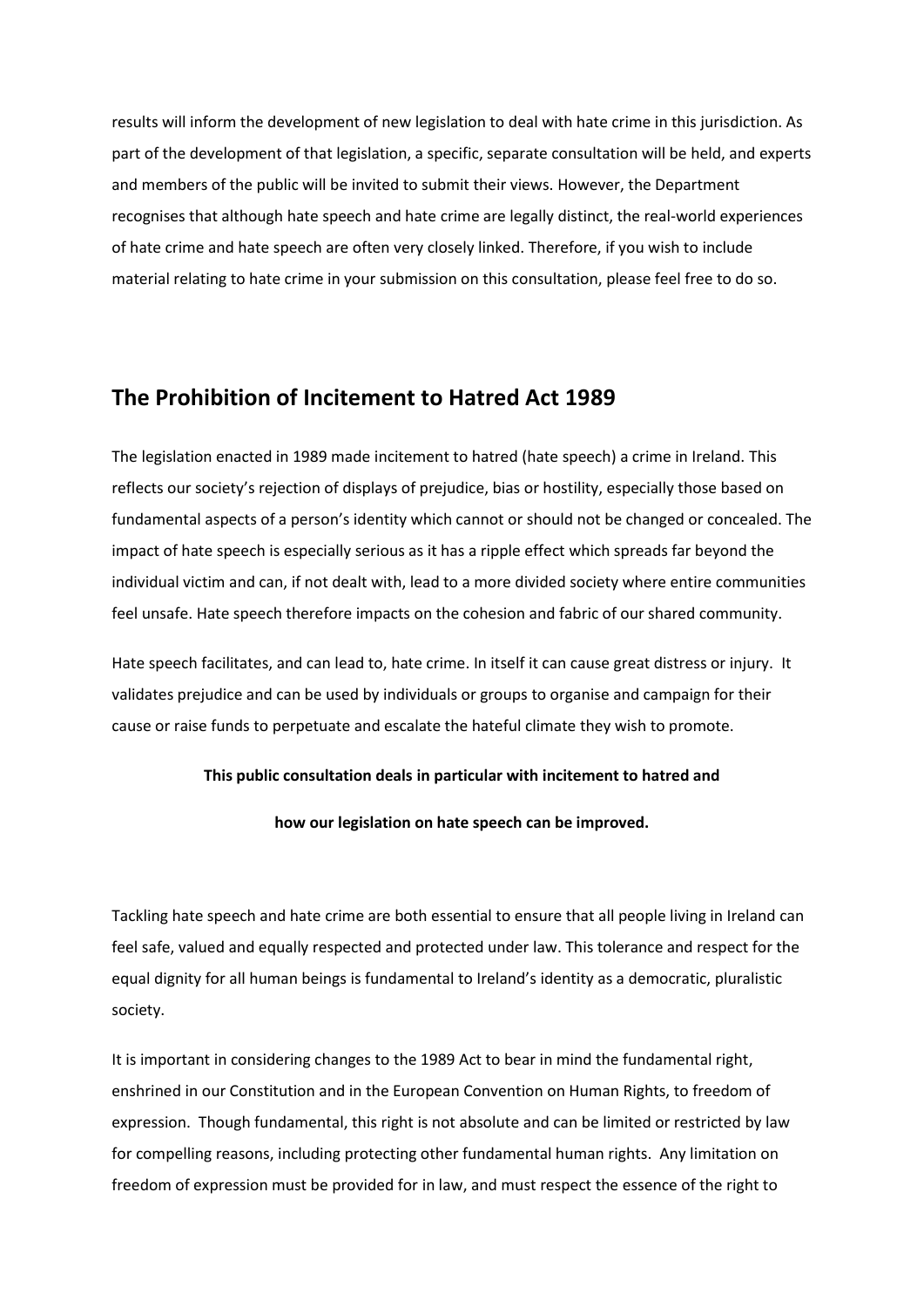freedom of expression. We must ensure that the limitations we, as a society, choose to place on freedom of expression by prohibiting incitement to hatred are needed in order to protect the rights and freedoms of others, and are effective in doing so.

The law on incitement to hatred sits within a wide body of international and Irish law designed to protect against racism, harassment, discrimination, defamation and many other related matters. Not all measures to combat prejudice or hostility require a criminal offence – takedown orders in respect of online content, civil remedies and other measures<sup>1</sup> may have considerable effect where they are available.

## **What is illegal under the 1989 Act at the moment?**

1

The 1989 Act prohibits certain forms of threatening, abusive or insulting conduct that are intended or likely to stir up hatred against a group of persons on account of certain characteristics. These characteristics are race, colour, nationality, religion, ethnic or national origins, membership of the travelling community and sexual orientation. The threatening, abusive or insulting conduct can take the form of

- Actions likely to stir up hatred (section 2) this covers the publication or distribution of written material; the use of words, behaviour or display of written material outside of a private residence; and the distribution, showing or playing of a recording of sounds or visual images;
- $\bullet$  Broadcasts likely to stir up hatred (section 3) this covers broadcasts to the general public of images or sounds; and
- Preparation and possession of material likely to stir up hatred (section 4) this covers the preparation or possession, or the making or possession, of written material or recordings of sounds or visual images.

 $<sup>1</sup>$  Examples include equality legislation which provides for persons who feel that they have been discriminated against in</sup> the workplace or in the provision of goods or services to take civil action, education and awareness-raising measures against prejudice and intolerance which can be very valuable, supports for civil society organisations to tackle racism and voluntary codes of conduct for internet service providers at national and EU level to deal with illegal content online.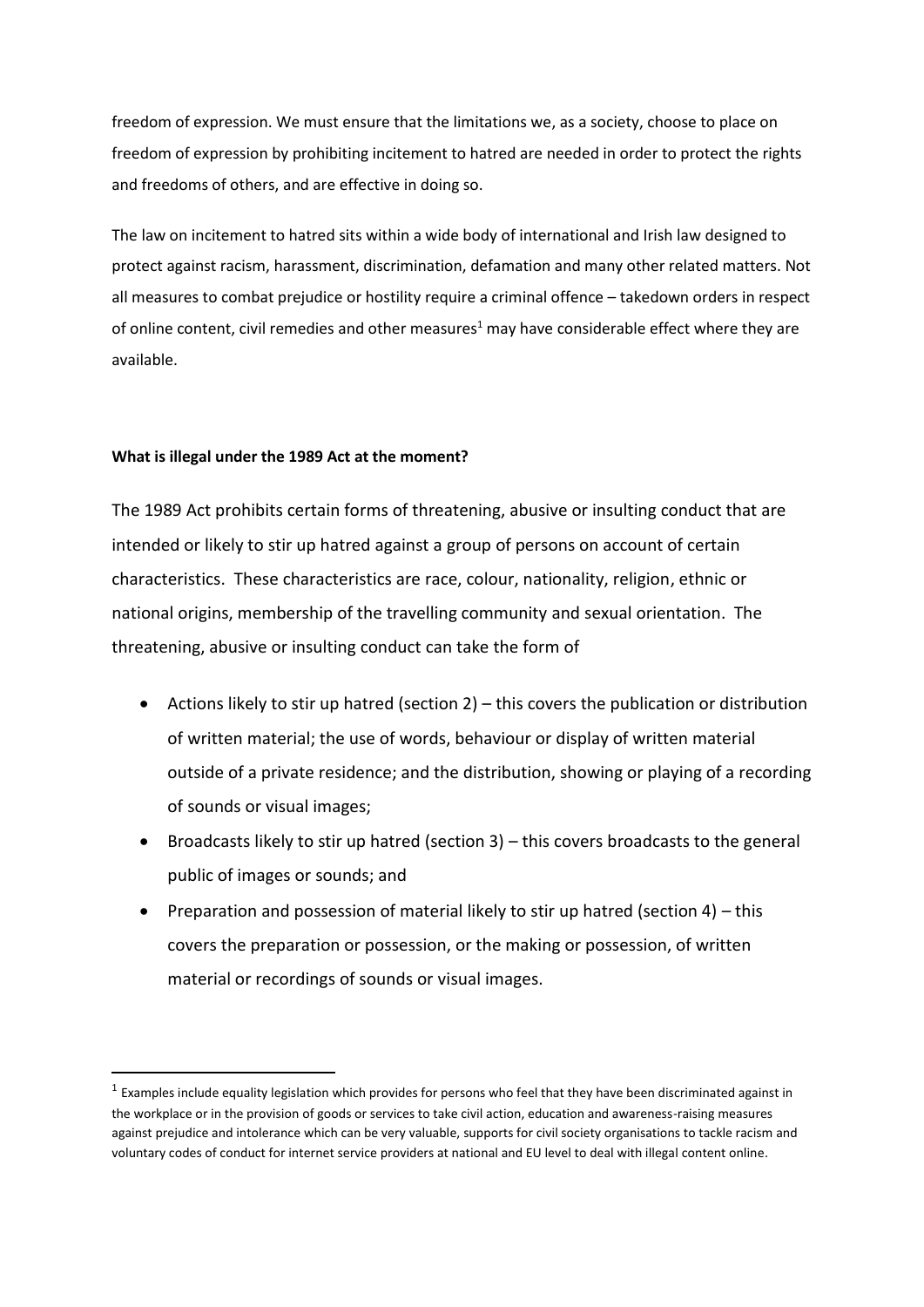The Act contains some exceptions and defences. However, the conduct or material concerned, whether it involves words, written material, images or sounds, must be

- threatening, abusive or insulting; **and**
- intended or likely to stir up hatred against a group of persons (not an individual) on account of their race, colour, nationality, religion, ethnic or national origins, membership of the travelling community or sexual orientation.

## **Important issues**

Four preliminary issues for discussion have been identified:

- 1) the list of protected characteristics covered by the Act and whether these should be changed
- 2) the use of the term 'hatred' in the Act and whether this should be changed
- 3) whether the wording of the 1989 Act is adequate to deal with online communications
- 4) the need to prove the intent or likelihood of stirring up hatred and whether this should be changed

## *Issue 1: Protected characteristics covered by the 1989 Act*

The Act deals with incitement on the grounds of race, colour, nationality, religion, ethnic or national origins, membership of the travelling community and sexual orientation. The Department is examining whether this list should be amended. The list of identity characteristics should take account of current social issues, but also their social or historical context. Historic or emerging fissures or divisions in society can be helpful in identifying groups that may be the target of hate speech. Care is needed not to include characteristics which are in any way unclear, or which are not easily identifiable – in prosecuting offences under this Act it will be necessary to prove to a court of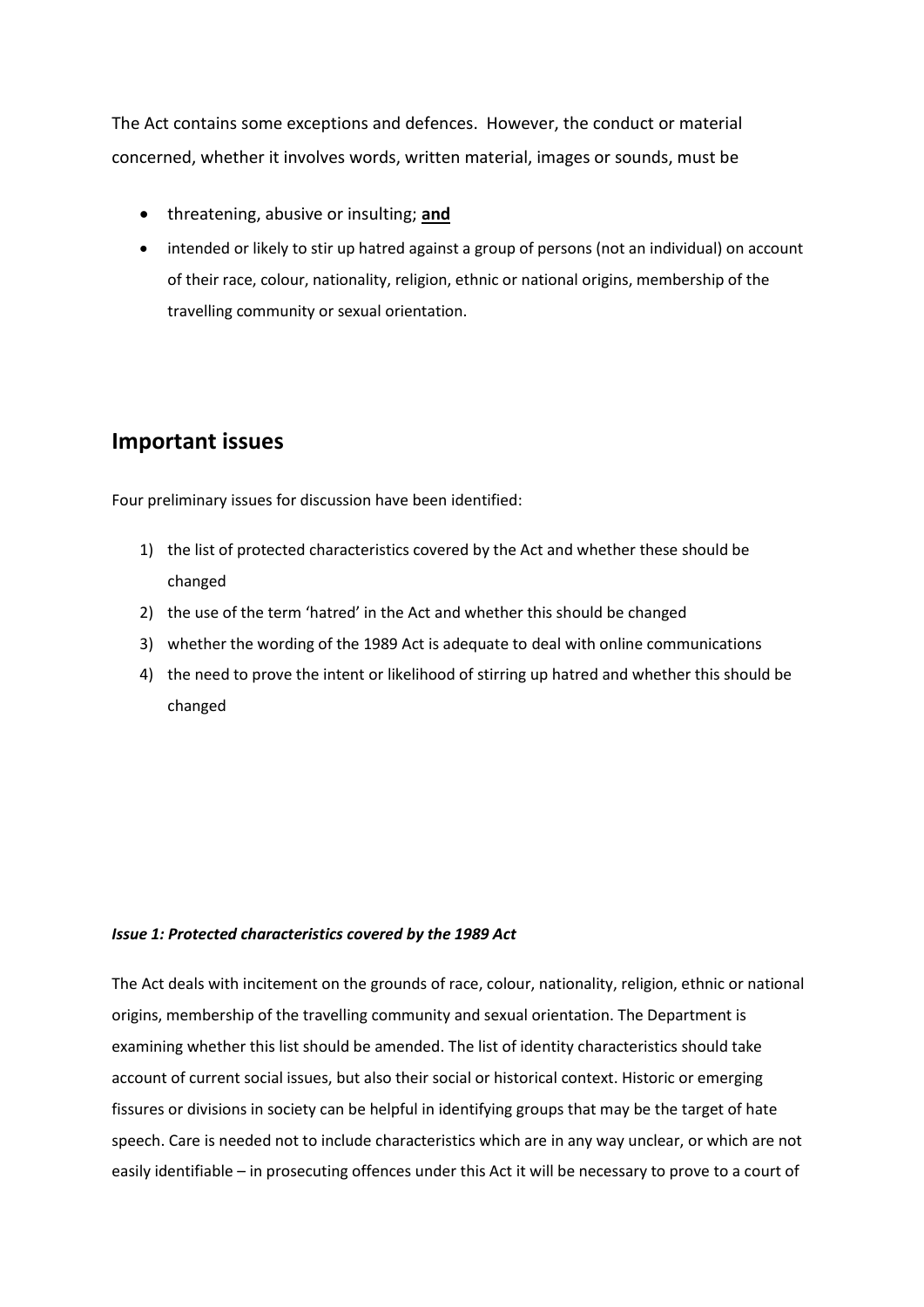law that the accused person knew or perceived that the victim was a member of or associated with a protected group.

## **Question**

1. Are there other groups in society with shared identity characteristics, for example disability, gender identity, or others, who are vulnerable to having hatred stirred up against them and should be included in the list of protected characteristics?

## *Issue 2: Use of the term "hatred" in the Act*

Under the 1989 Act, in order to be an offence, the words or material must be intended or likely to stir up "hatred" against one of the protected list of groups. This is a high threshold. It is important to remember that the Act is designed to deal with hateful behaviour that is sufficiently severe to reach the threshold for criminal prosecution. The term "hatred" is not defined and has its ordinary meaning. Given that prosecutions under the Act have been relatively rare, the Department is considering whether the requirement to stir up hatred should be replaced by another term (hostility or prejudice, for example).

#### **Question**

2. Do you think the term "hatred" is the correct term to use in the Act? If not what should it be replaced with? Would there be implications for freedom of expression?

#### *Issue 3: Application of the Act to online speech*

The wording of the 1989 Act is broad enough to cover incitement via modern technologies and online behaviour. The definitions of "broadcast", "publish", "recording" and "distribute" in the Act are wide enough to cover online broadcasting, publication and social media discourse. However, the Department is considering whether a more explicit wording mentioning these forms of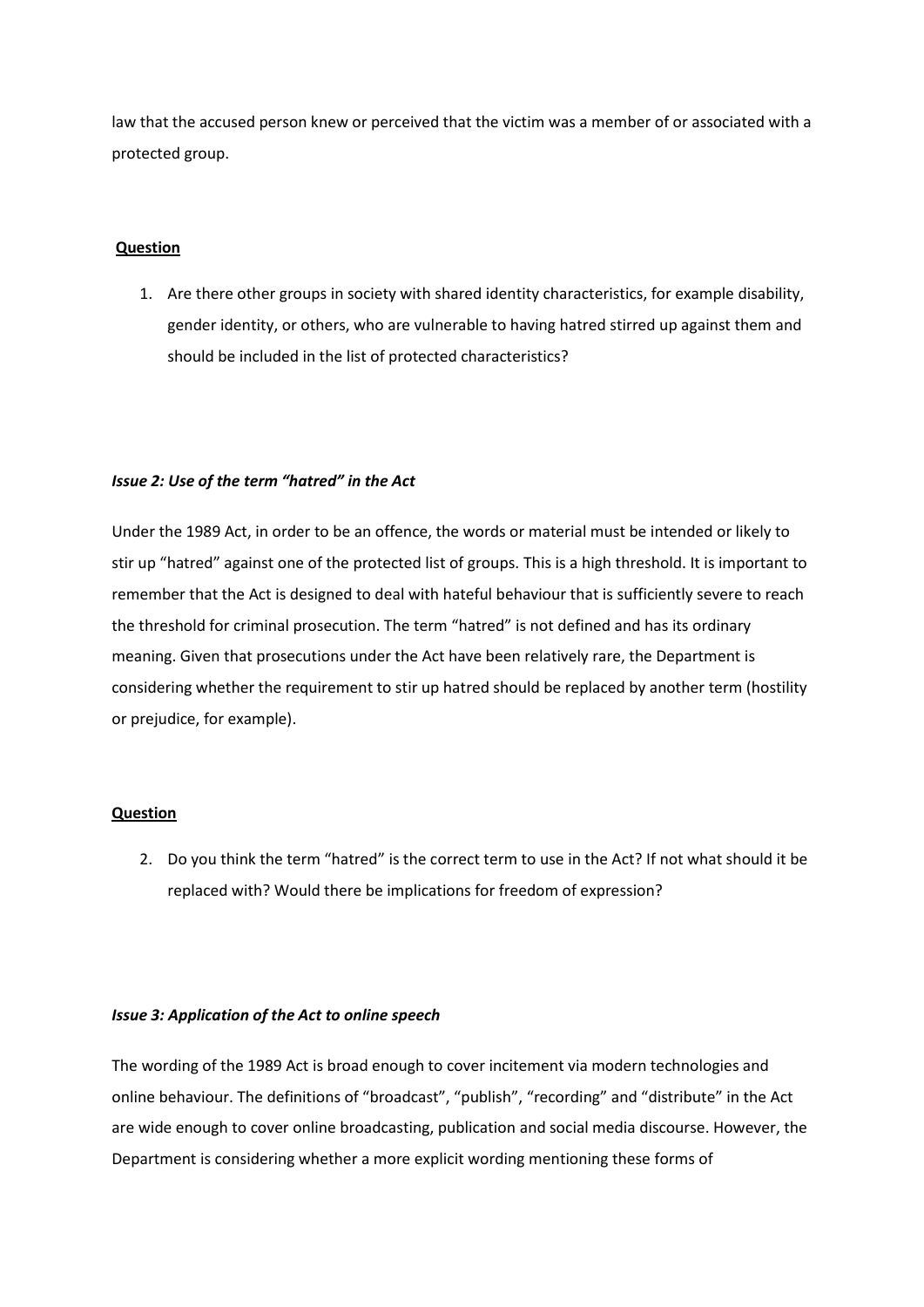communication might result in more successful prosecutions under the legislation. The 1989 Act refers to distributing written material to the public or a section of the public. The Department is considering whether this is sufficient to capture modern day communications where posts on social media sites can be general posts or theoretically limited to followers or 'friends' and could therefore be argued not to be public.

## **Question**

3. Bearing in mind that the Act is designed only to deal with hate speech which is sufficiently serious to be dealt with as a criminal matter (rather than by other measures), do you think the wording of the Act should be changed to make prosecutions under for incitement to hatred online more effective? What, in your view, should those changes be?

## *Issue 4: Proving intent or likelihood*

A critical element of all of the offences in the 1989 Act is the requirement to prove that the action was intended or likely to stir up hatred. In some cases prosecutions may not succeed as this intent or likelihood cannot be proven, regardless of the actual effect of the action. The Department is considering whether the need to prove intent or likelihood within the Act should be changed, for example to include circumstances where the person was reckless as to whether their action would stir up hatred.

## **Questions**

- 4. In your view, does the requirement that an offence must be intended or likely to stir up hatred make the legislation less effective?
- 5. If so, what changes would you suggest to this element of the 1989 Act (without broadening the scope of the Act beyond incitement)?